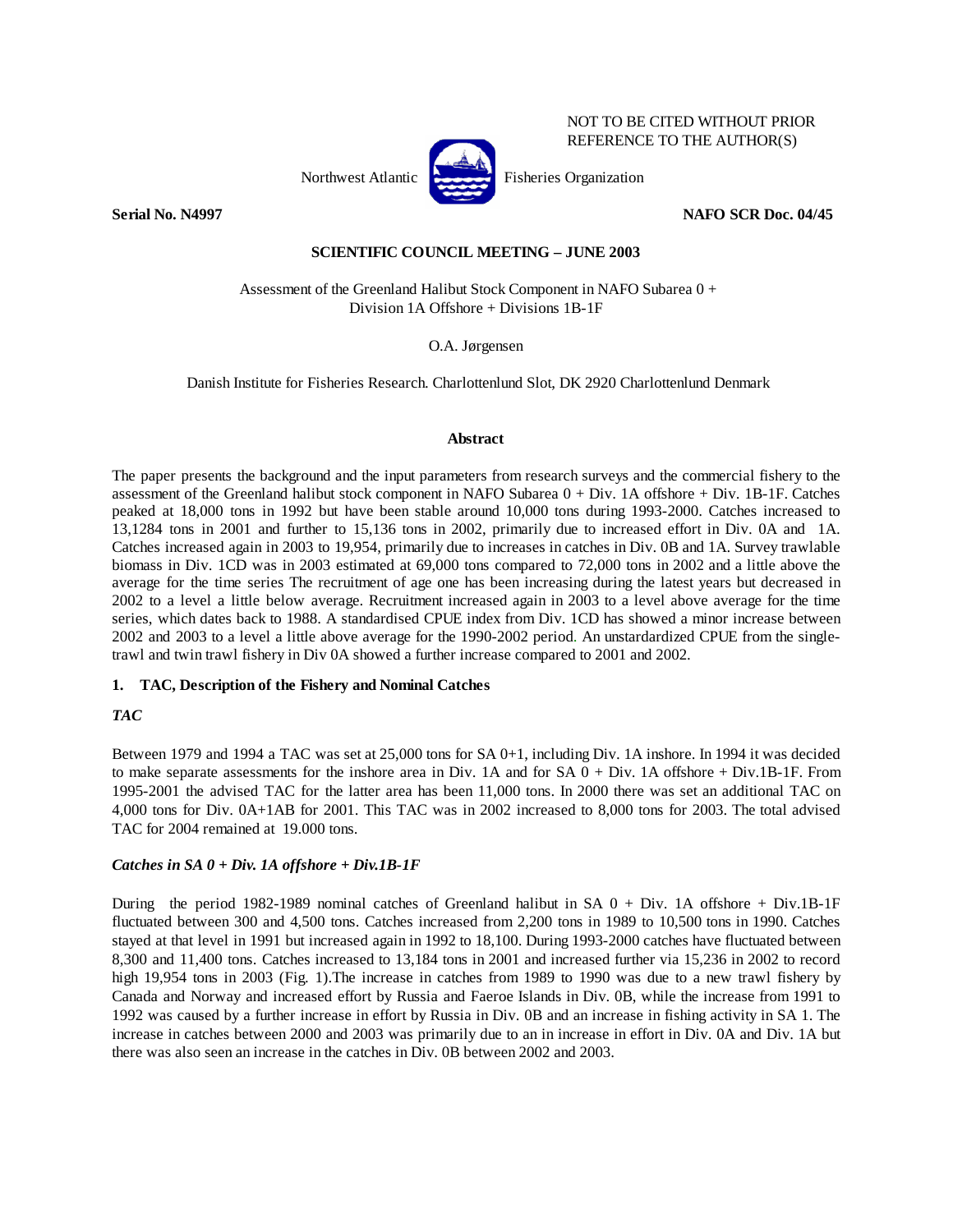## *Catches in SA 0*

 In 1983 annual catches in SA 0 were about 4,500 tons. Catches then dropped to a level of 1,000 tons or lower, where they remained until they increased from 907 tons in 1989 to 9,498 tons in 1990. Catches decreased in 1991 to 8,606 tons, to increase again in 1992 to 12,358 tons. Catches then decreased gradually to 3,233 tons in 1995 and fluctuated between 4,000 and 5,300 tons between 1996 and 2000. Until 2000 almost all catches in SA 0 were taken in Div. 0B. In 2001 a commercial fishery started in Div. 0A. Catches in SA 0 increased to 7,662 tons in 2001 and further via 7,768 tons in 2002 to 10,355 in 2003 (Table 1). (SCR Doc. 04/44)

The increase in catches seen since 2000 was mainly due to an increased effort in Div. 0A where catches increased from a level about 300 ton, where they have stayed since 1996, to 2,628 tons in 2001 and further to 3,800 tons in 2002 and 4,278 tons in 2003.

The catches in Div. 0A in 2003 were taken by trawl, twin trawl and long lines in approximately equal proportions. The fishery was prosecuted by Canadian vessels and vessels from a number of different countries fishing on a Canadian license

Catches in Div. 0B 2003 amounted to 6,077 which is an increase from 3,968 tons in 2002 tons. The 2003 catches includes 244 tons from Cumberland Sound taken on longlines. Offshore, longliners took 641 tons and gillnetters 1,168 tons while single and double trawlers took 4,024 (SCR Doc. 04/44). The increase in the catches in Div. 0B between 2002 and 2003 was due to an increase in trawl catches. All catches were taken by Canadian vessels.

(Poland has in STATLANT 21A reported 445 tons taken in Div. 0A in 2001, but these catches are included in the Canadian catches. In 2002 Russia has reported 370 tons form 0A that are included in the Canadian catches and Norway and Faeroe Island has reported 782 and 2 tons, respectively, from Div. 0B by error. In 2003 Norway reported 1,366 tons from Div. 0B that are included in the Canadian catches).

#### *Catches in SA1*

The catches in Subarea 1 (Div. offshore 1A Div. + 1B-1F) were below 1,600 tons during 1982-1990. In 1991 catches increased to 2,376 tons and were around 5,500 tons in the period 1992-1994, but decreased to 4,500- 5,300 in the period 1995-2000. Catches increased from 5,522 in 2001 further to 7368 tons in 2002 and 9598 tons in 2003. Almost all catches have been taken offshore (Table 2). The inshore catches in Div. 1B-1F in 2003 amounted to 73 tons.

Catches in Div. 1AB (almost exclusively Div. 1A) increased from 573 tons in 2001 and further to 2,000 tons in 2002 and 4,031 in 2003. Most of the catches in Div. 1AB in 2003 was taken by trawl, but gillnets were also employed. Vessels from Faeroe Islands, Russia (SCS 04/3), Norway, EU-Spain (SCR Doc. 04/23, SCS Doc. 04/9) and Greenland (SCS Doc. 04/14) participated in the fishery.

Catches in Div 1CD amounted to 5,447 tons which was mainly taken by trawlers from Greenland (SCS 04/14), Norway, EU/Germany (SCS 04/10), Russia (SCS 04/3 and Faeroe Islands. Minor catches were taken by gillnet, < 300 tons.

When catch data from research reports and STATLANT 21 catches have been conflicting the 21 A catches have been used unless anything else has been stated.

## **2. Input Data**

### **2.1. Research Trawl Survey**

#### *Div. 1C-1D GHL-survey*

Since 1997 Greenland has conducted stratified random bottom trawl surveys in September-October for Greenland halibut in NAFO Div. 1C-D at depth between 400 and 1500 m. In 2003 in total 35 hauls were made (SCR Doc.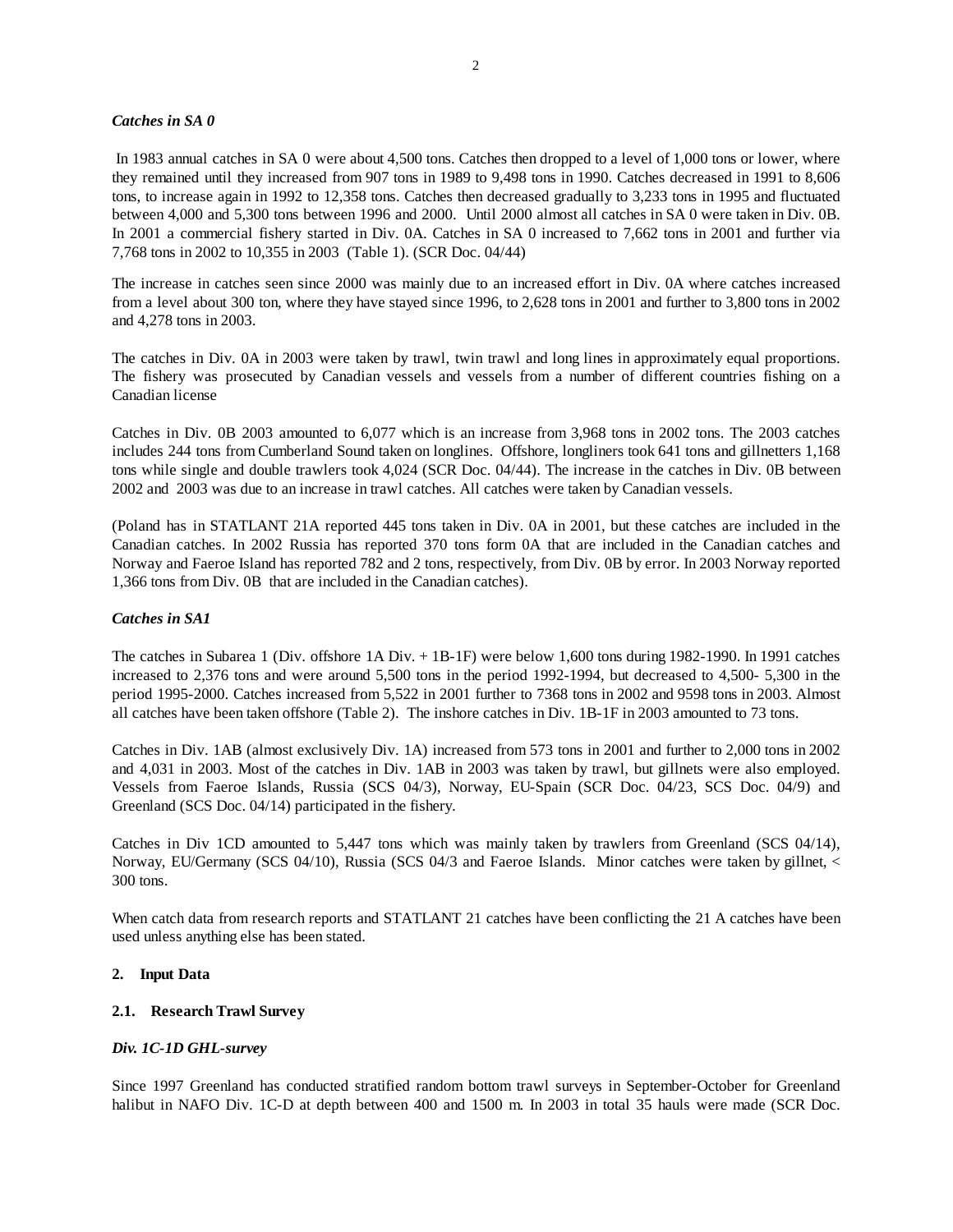04/19). The biomass and abundance Greenland halibut in Div. 1C-D was estimated at 68,717 tons and 72,556  $\times$  10<sup>6</sup> individuals compared to 71,932 tons and  $71.510\times10^6$ , respectively in 2002. Both the biomass and the abundance is a little above average for the time series. The highest densities were found at depths 1000-1400 m in Div. 1D.

The over all length distribution in Div. 1C-D was dominated by a mode at 48 cm. The age distribution was dominated by a mode at age 6 as in previous years.

#### *Greenland shrimp-survey*

Since 1988 annual trawl surveys with a shrimp trawl have been conducted off West Greenland in July-September. The survey covers the area between  $59^{\circ}$ N and  $72^{\circ}30'$ N (Div. 1A-1F), from the 3-mile limit to the 600-m depth contour line. Estimated total trawlable biomass of Greenland halibut in the offshore areas (- Disko Bay) has fluctuated between 6,800 and 15,339 tons during 1992 – 2002. In 2003 the biomass was estimated at 16,090 tons, which is a slight increase compared to the previous two years and the highest in the time series. The abundance was estimated at 250 mill., which is a slight increase compared to 207 mill in 2002 and about average for the time series. The highest abundance was seen in Div. 1BN (north of 67°N). As in recent years most of the abundance was comprised of oneyear-old fish (72%)

In the Disko Bay the biomass was estimated at 16,171 tons compared to 8,838 tons in 2002 and the highest in the time series. The abundance was estimated at  $190\times10^6$ , close to the record high  $201\times10^6$  specimens in 2001. There was a relatively high proportion of two-year-old fish in the catches compared to previous years.

The biomass in the nursery area (1AS and 1B) was estimated at 7,603 tons compared to 6,847 tons in 2002 and above average for the time series. The abundance was estimated at  $142\times10^6$ , a little below average for the time series.

#### *Recruitment*

A recruitment index was provided from the Greenland shrimp trawl survey. By means of the Petersen-method ages 1, 2 and 3+ were separated in the survey catches in the nursery area (Div. 1AS-1B) for the period 1988 to 2002. Catches at were standardized as catch in number per hour as described in Bech (1995). Data were plotted by year-classes to visualize the relative year-class strength and development in relative abundance (Fig. 2). In recent years the allocation of stations in the shrimp trawl survey have been changed in order to minimize the variance in the estimation of biomass and abundance of shrimp. To minimize the effect of that the CPUE index has been recalculated using stations > 300 m only. This generally increases the numbers but not the trend in the index.

The recruitment index has been declining since the presumably large 1991 year-class, but the recruitment has been above the level in the 1980s. The recruitment increased again with the 1995-year-class, which was the largest on record. The 1996 year-class seemed to be small but the recruitment has increased gradually until the 2000 year-class. The 2001 year-class was estimated to be a little below average for the last decade, while the 2002 year-class was the above average. In Disko Bay catches of one year old fish was estimated as 1,705 specimens per hour, the second highest estimate in the time series

## *SSB/Recruitment*

The relation between the spawning stock in numbers (age 10+) in Div. 1CD estimated from the joint Japan/Greenland survey and the Greenland Greenland halibut survey and recruitment, given as the number of fish age 1 in the total survey area, estimated from the Greenland shrimp trawl survey, is shown in Fig 3. The over all recruitment of the 2002 year-class was, as the fourth highest in the time series, above average. Note that the coverage in 1989 and 1990 was incomplete and that there was no survey in 1996.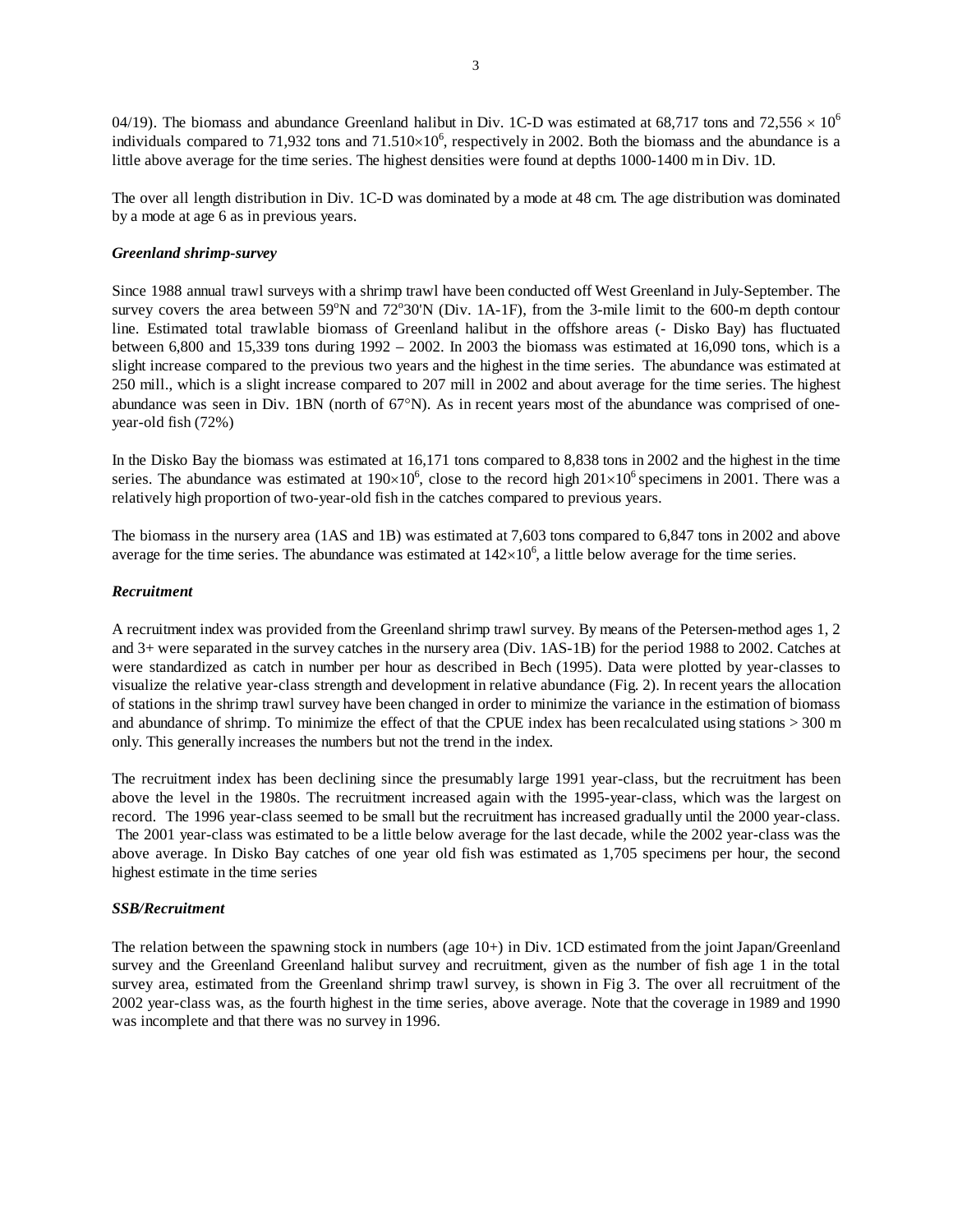## **2.2. Biological Investigations**

No biological investigations were presented in 2004.

## **2.3. Commercial Fishery Data**

## *Length and age distribution*

*SA 0* 

Length distributions were available from the trawl fishery in Div. 0A and Div. 0B and the longline fishery in Div. 0A (SCR 04/44 The length frequencies in the trawl fishery were almost identical with a mode around 47 cm (3 cm groups) as also seen in Div. 0A in 2002. In 2003 there was tendency towards more large fish in the catches in Div. 0A compared to Div. 0B (Fig. 4). In 2002 the length frequencies in the longline fishery in Div. 0A vas dominated by a broad mode around 47 cm. This mode shifted to 50 cm (3 cm groups) in 2003 (Fig. 5). There were generally more large fish in the longline catches compared to the trawl catches.

*SA1* 

Length frequencies were available from the Russian trawl fishery in 1A and 1D (SCS Doc. 04/3) and from an experimental trawl fishery in 1A (and 1B-1D but they represented a total catch of about 10 tons and is not considered further). The length frequency in the Russian trawl fishery peaked at 44 and 50 cm in Div. 1A and Div. 1D, respectively. In 2002 the modes were around 42 and 48 cm, respectively. The length frequency in the Spanish experimental fishery in Div. 1A showed two modes at 44 and 48 cm, respectively (Fig. 6) Further, length frequencies were available from the Greenland gillnet fishery in Div. 1A and 1C. The length frequency showed board modes around 68-72 cam and 72-78 cm in Div. 1A and 1C, respectively (Fig. 7).

Catch at age was available from the Russian trawl fishery in Div. 1A and 1D. Catches peaked at age 6 in Div. 1A and at age 7 in Div. 1D (Fig. 8.)

No catch-at-age information was available from SA 0 or gill net catches from SA1 and the catch-at-age and weight-atage, in Table 3 and 4, respectively, has not been updated.

The age distribution in Div. 0A+1AB and Div. 0B+1CD, respectively, are given in Fig. 8 for 2002 (Not updated for 2003).

#### *Catch rate*

Unstandadized catch rates were available from the trawl fishery in Div. 0A from 1996-2003 (SCR Doc. 04/44. The catch rate for single trawlers have fluctuated during the years but increased from 2000 to 2003 to an above average level. The catches prior to 2001 were, however, small. The catch rates for twin trawlers were stable between 2000 and 2001, increased in 2002 and increased further in 2003. (Fig. 9)

Unstandardized catch rates were available from the Greenland gill net fishery in Div. 1A where catch rates dropped from 0.25 ton to 0.23 tons between 2002 and 2003 while it increased in Div. 1CD from 0.18 ton/hr to 0.21 ton/hr (SCS Doc. 04/14 GRL). Further, catch rates were available from the trawl fishery in Div. 1A and 1D (SCS Doc. 04/14 GRL). The catch rates were stable in Div 1A between 2001 and 2002 (1.09 ton/hr) but decreased to 0.87 ton/hour in 2003 (Fig. 10). The catch rates in Div. 1CD decreased from 0.87 to 0.71 ton/hr between 2002 and 2003. The Div. 1CD trawl catch rates are included in the analyses mentioned below.

Unstandardized catch rates were estimated from logbooks from the trawl fishery in Div. 1CD submitted to the Greenland authorities and for EU/German trawlers during 1996-2003 (SCS 04/10) (Fig. 10). The catch rates from vessels from Norway, and Greenland twin trawlers dropped somewhat, while catch rates from EU/Germany and Russia increased. The catch rates from Faeroe Islands trawlers remained unchanged between 2002 and 2003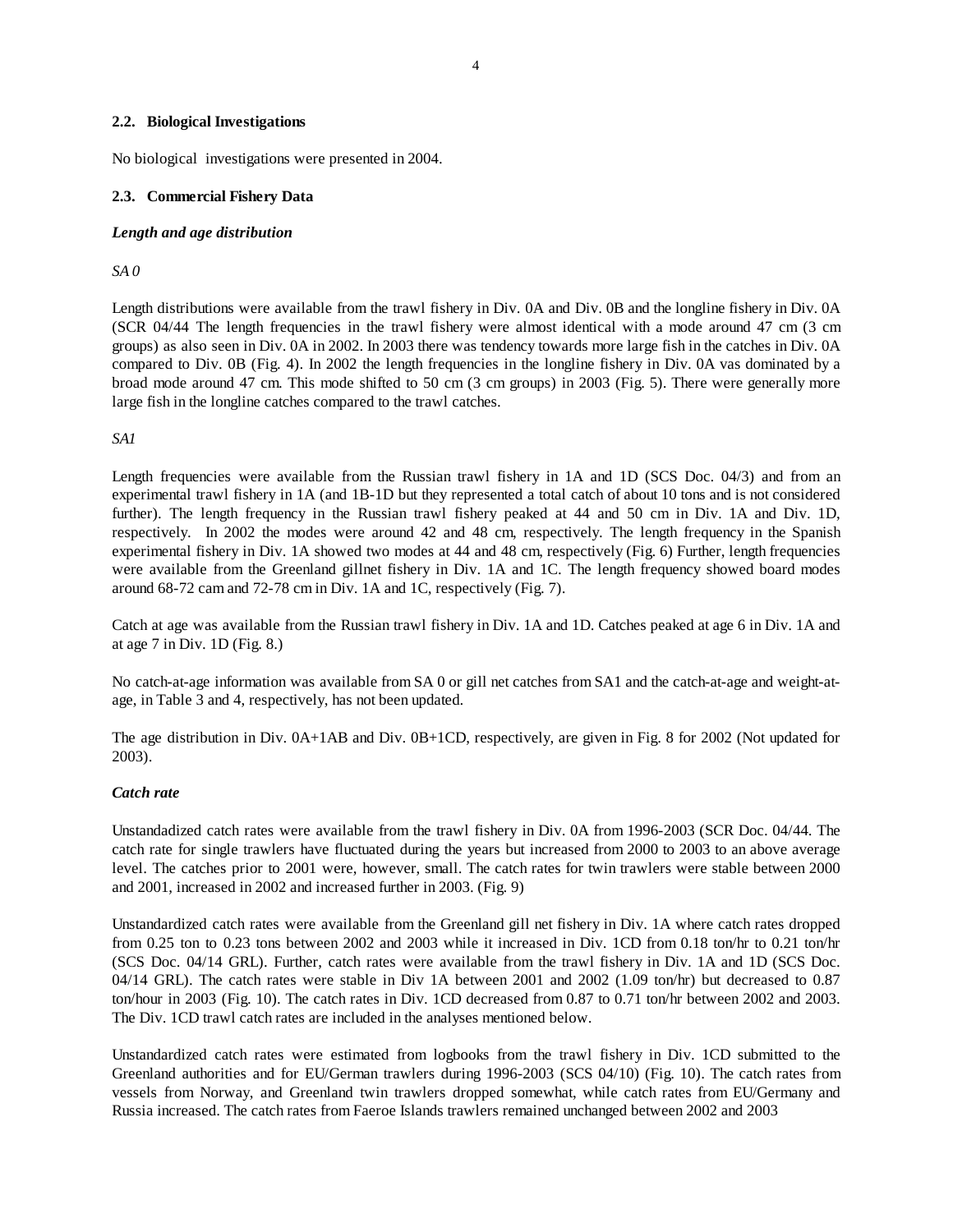Standardized catch rate series, based on available logbook data and data from the EU-German trawl fishery (SCS Doc. 04/10), were available for the offshore trawl fishery in Div. 1CD for the period 1988-2003 (Appendix 1).

The standardized catch rates in Div. 1CD dropped from 1989-1990 but has been stable since then but showed a small increase between 2002 and 2003 and is now the highest seen since 1993 (Fig. 11).

The combined catch rate from Div. OB and 1CD could not be updated in 2003 due to lack of data from 0B (Fig. 11).

Due to the frequency of fleet changes in the fishery in both SA0 and SA1 both the unstandardized and the standardized indices of CPUE should, however, be interpreted with caution.

#### **3. Assessment**

#### **3.1. Yield per Recruit Analysis.**

The level of total mortality has in 1994-1996 been estimated by means of catch-curves using data from the offshore longline fishery in Div. 1D. Z was estimated from regression on age 15-21. A relative F-at-age was derived from the catch curve analysis, where the trawl, longline and gillnet catches were weighed and scaled to the estimated stock composition. In all three years STACFIS considered that the estimation of Z was based on too limited samples and represented too small a part of the fishery and that the outcome of the catch curve analysis were too uncertain to be used in the yield-per-recruit analysis. No age frequencies were available from the longline fishery in 2003 fishery hence no catch-curve analysis were made made.

#### **3.2. XSA**

#### *Extended Survivors Analysis*

An XSA has been run unsuccessful several times during the 1990'ies, using a survey series covering 1987-1995 as tuning. STAFIS considered the XSA's unsuitable for an analytic assessment due to high log-catchability residuals and S.E.'s and systematic shift in the residuals by year. Further, a retrospective plot of  $F_{bar}$  showed poor convergence. In 1999 the XSA analyses was rerun including the latest two years surveys (1997-1998, new vessel and gear) (not presented) but the outcome of the analysis did not improve.

An XSA analysis was run using the stock data for SA 0+1, calibrated with trawl survey data (age 5-15) from the Greenland Deep sea surveys (1997-2001) in Div. 1CD. The assessment results are considered to be provisional due to problems with the catch-at-age data and the short time series, the assessment is, however, considered to reflect the dynamics in the stock. The rate of exploitation has been relative stable in recent years between  $0.2$ - $0.3$  ( $F_{\text{bar}}$  7-13). The input parameters to the analysis and the outcome of the analysis is given in (SCR Doc. 02/68)

The XSA was run again in 2003 year with the 2002 survey and catch data and updated catch data from 2001 (very small changes). The assessment results are considered to be provisional due to problems with the catch-at-age data and the short time series. The assessment is, however, considered to some extend to reflect the dynamics in the stock. The rate of exploitation has been relative stable in recent years between 0.2-0.3 ( $F_{\text{bar}}$  7-13). The summary of the XSA is given in SCR Doc. 03/54.

The XSA was not run this year as no catch-at-age data were available for 2003.

#### **3.3. Spawning stock/recruitment relations.**

A spawning stock/recruitment plot based on the available observations from the joint Japan/Greenland survey and the Greenland survey is shown in Fig. 2. No further analysis of spawning stock recruitment relationships have been made due to few observations distributed on two different surveys, poor estimate of spawning stock biomass (survey trawl only take a very small proportion of the mature fish, the survey covers only a restricted part of the area covered by the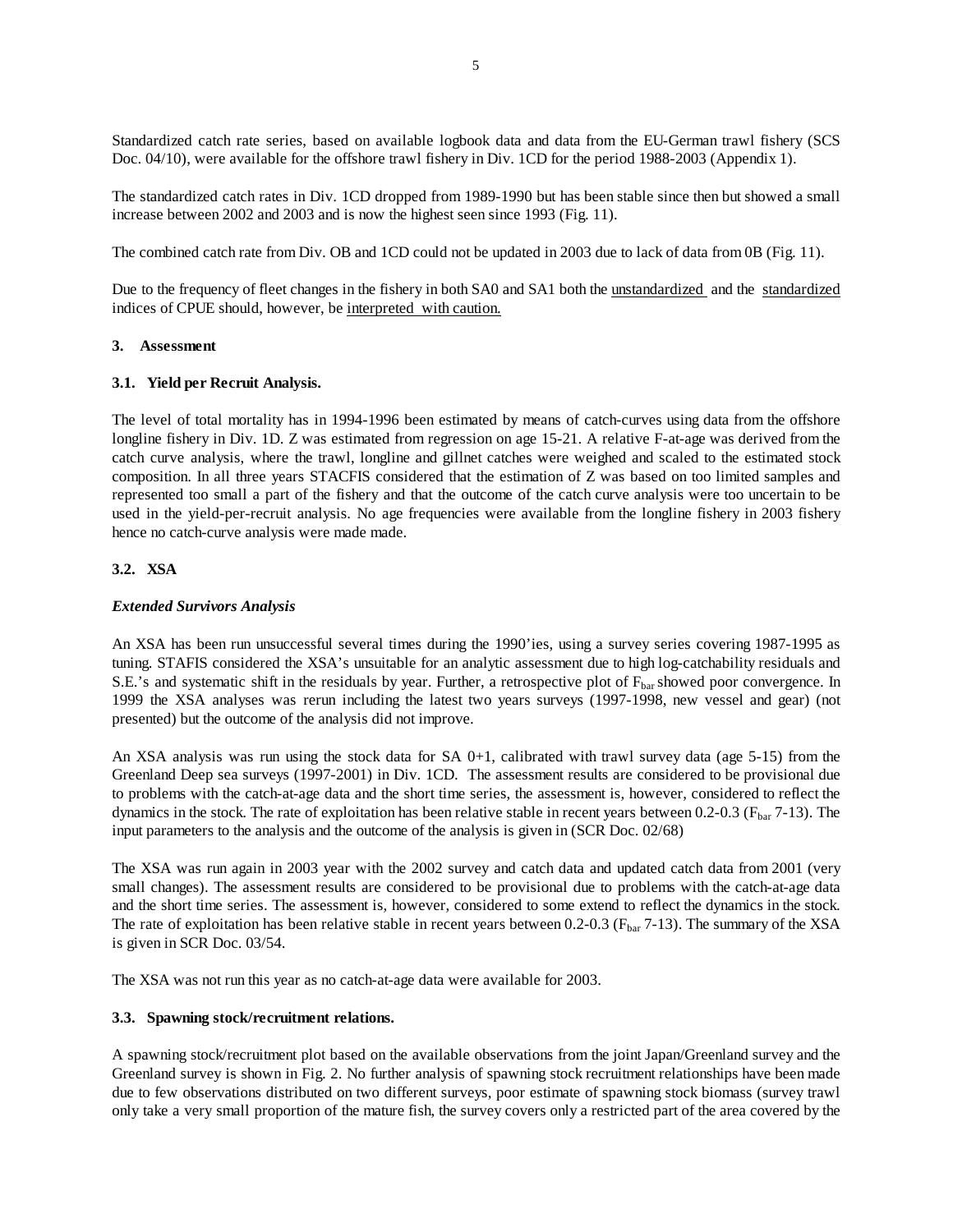assessment, and knife edge maturity ogive was applied). Further, the age of the recruits is relatively poor estimated (the Petersen method).

## **3.4. ASPIC**

ASPIC was run in 1999 with standardized CPUE data and a biomass index as inputs. Three CPUE series were available, one series covering Div. 0B during the period 1990-1998, one covering Div. 1CD during the period 1987- 1998 and a series combining the two data sets. The biomass index was from 1CD and covered the period 1987-1995 and 1997-1998. Several runs showed that the combined CPUE series from Div. 0B+1CD fitted the total catch data best in terms of  $r^2$  and "total objective function". Runs with biomass alone gave relatively bad fits in terms of "total objective function" and  $r^2$  and the modeled population trajectory declining drastically over the period. Runs with the CPUE series from 0B gave unrealistic high  $B_{msy}$  and negative  $r^2$ . The run with the combined CPUE series showed, however, that sensitivity analysis should be run, because "the B1-ratio constraint term contributed to loss". Several runs with different realistic values for the constraint did not solve the problem. Further, the coverage index and nearness index was equal in all runs. Several runs with different constraints on r and MSY were tried but it did changes the outcome of the analysis. Removing the three first years from the input data gave negative  $r^2$ . To get measures of variance the run with the combined CPUE series was bootstrapped (500 resamplings).

The results showed that estimated fishing moralities 1987-1998 have been less than the (bias-reduced) estimate of  $F_{\text{msy}}$  (0.22) except for one year (1992). A number of essential parameters are quite imprecisely estimated (r, q,  $F_{\text{msy}}$ ), and it is considered that the estimates of MSY and  $F_{\text{msy}}$  were not precise enough to be used.

The input parameters from 2000-2003 (catches, survey biomass index, and CPUE index) have only varied little compared to 1999, and it was not expected that the outcome of an ASPIC analysis would change significantly, hence the analysis was not attempted.

#### **4. Prognosis**

Since catches peaked with 18,000 tons in 1992 they have been stable at around 10,000 tons until 2000. Since then catches have gradually increased to 19,954 in 2003. The increase in catches have primarily been due to increased effort in Div. 0A and Div. 1A, in 2003 there was, however, also seen an increase on about 2000 tons in Div. 0B. Standardized catch rates in Div. 1CD have been stable during the last decade and increased slightly in 2003 and is now the highest seen since 1993. The combined catch rate for Div. 1C-D+0B has showed very little variation during the period 1988-2000 (not updated in since then). Unstandardized catch rates for Div. 0A increased from 2001 to 2002 and further in 2003. Catch rates from one-two trawlers in Div. 1A was stable between 2001 and 2002 but dropped in 2003.

Survey biomass have increased between 1999 and 2001 in Div 0A, between 2000 and 2001 in 0B and 1CD, where it was the highest seen in the five year long survey series. The biomass in Div. 1CD dropped between 2001 and 2003 but is still above average for the period 1997–2002. Off shore biomass in the Greenland shrimp survey has been relatively stable since 1996 and increased slightly in 2003 to the highest level in the time series, that dates back to 1992. The recruitment of age one, which has been increasing in recent years, dropped in 2002 but increased again in 2003 to a level above average from the time series.

#### **5. Biological reference points**

Yield-per-recruit analysis or other age-based methods are not available, for estimating biological reference points. Biomass indices and CPUE series are relative short and show little variability and are not useful for estimating reference points.

#### **6. References**

Bech, G. 1995. Recruitment of Greenland halibut at West Greenland. NAFO SCR Doc. 95/19.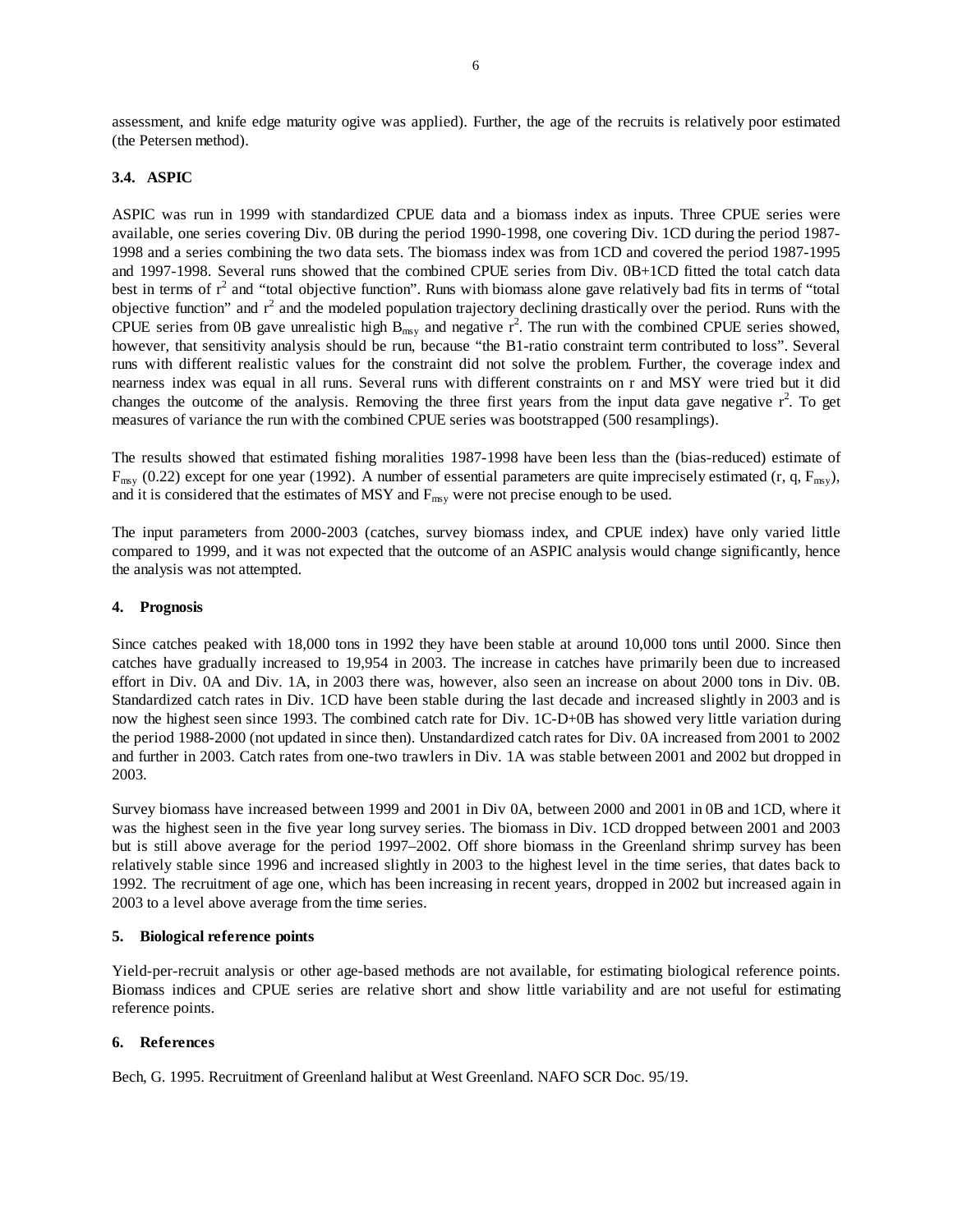Gonzales F., J.L. del Rio, A. Vasquez, H. Murua and E. Roman. Spanish Research Report for 2003. NAFO SCS Doc. 04/9.

Jørgensen, O.A. 2004. Survey for Greenland halibut in NAFO Divisions 1CD, 2003. NAFO SCR Doc. 04/19.

Ratz H.-.J., M. Stein and C. Stransky. 2004. German research report for 2003. SCS Doc. 04/10.

Rio del J.L. and L. Lorenzo. 2004. Results of the Spanish Experimental Fishing in NAFO Subarea 1. NAFO SCR Doc. 04/23.

Siegstad, H. 2004. Denmark/Greenland Research Report for 2003. SCS Doc. 04/14.

- Storr-Paulsen M. and O.A. Jørgensen. 2004. Biomass and Abundance of Demersal Fish Stocks off West Greenland Estimated from the Greenland shrimp survey, 1988-2003. NAFO SCR Doc. 04/18.
- Treble M. A., Summary of data from the offshore commercial fishery for Greenland halibut in Subarea 0. NAFO SCR Doc. 04/44.
- Vaskov A., K. Gorchinsky, T. Igashov and S. Melinkov. 2004. PART B. Report on PINRO Research NAFO Subareas in 2003. NAFO SCS Doc. 04/3.

|                           | Year |      |                          |                       |      |                          |                        |        |      |      |      |      |      |           |                  |           |                  |
|---------------------------|------|------|--------------------------|-----------------------|------|--------------------------|------------------------|--------|------|------|------|------|------|-----------|------------------|-----------|------------------|
| Count                     | 87   | 88   | 89                       | 90                    | 91   | 92                       | 93                     | 94     | 95   | 96   | 97   | 98   | 99   | $00^a$    | 01 <sup>ad</sup> | $02^{ae}$ | 03 <sup>af</sup> |
| 0A                        |      |      |                          |                       |      |                          |                        |        |      |      |      |      |      |           |                  |           |                  |
| <b>CAN</b>                |      |      |                          |                       |      |                          |                        |        |      |      |      |      |      |           | 2628             | 3800      | 4278             |
| 0B                        |      |      |                          |                       |      |                          |                        |        |      |      |      |      |      |           |                  |           |                  |
| <b>CAN</b>                |      | 2    | $\overline{\phantom{0}}$ | 589                   | 256  | 2194                     | 883                    | $\sim$ | 1941 | 2354 | 3871 | 3924 | 4784 | 5438      | 5034             | 3968      | 6077             |
| <b>EST</b>                |      |      |                          |                       |      | $\overline{\phantom{a}}$ | 631                    |        |      |      |      |      |      |           |                  |           |                  |
| <b>FRO</b>                | 388  | 963  | 596                      | 2252                  | 2401 | 463                      | 1038                   |        |      | 839  | 452  |      |      |           |                  |           |                  |
| JAP                       |      |      | $\overline{\phantom{0}}$ | 113                   | 232  | 337                      | 252                    | 600    | 1031 | 500  |      |      |      |           |                  |           |                  |
| LAV                       |      |      |                          |                       |      |                          | 83                     |        |      |      |      |      |      |           |                  |           |                  |
| <b>NOR</b>                |      |      |                          | 282 5016 <sup>c</sup> | 3959 | $\overline{\phantom{a}}$ | 373                    |        |      |      |      |      |      |           |                  |           |                  |
| <b>RUS</b>                |      | 59   | 29                       | 1528                  | 1758 |                          | 9364 4229 <sup>b</sup> | 3674   | 261  | 915  |      |      |      |           |                  |           |                  |
| <b>TOTA</b><br>$\alpha =$ | 388  | 1024 | 907                      | 9498                  |      | 8606 12358               | 7489                   | 4274   | 3233 | 4608 | 4323 | 3924 |      | 4784 5438 | 7662             | 7768      | 10355            |

Table 1. Greenland halibut catches (metric tons) by year and country for Subarea 0 (Split on Div. 0A and 0B) from 1987 to 2003. Minor (300 ton or less) catches from Div. 0A are included in some of the 0B catches prior to 2001.

<sup>a</sup> Provisional data.

<sup>b</sup> The russian catch is reported as area unknown, but has previously been reported from 0B

c Dobbel reported as 10031 tons

<sup>d</sup> Excluding 445 tons double reported, and 2 tons reported by error

e Excluding 370 tons double reported and 782 tons reported by error

f Excluding 1366 tons double reported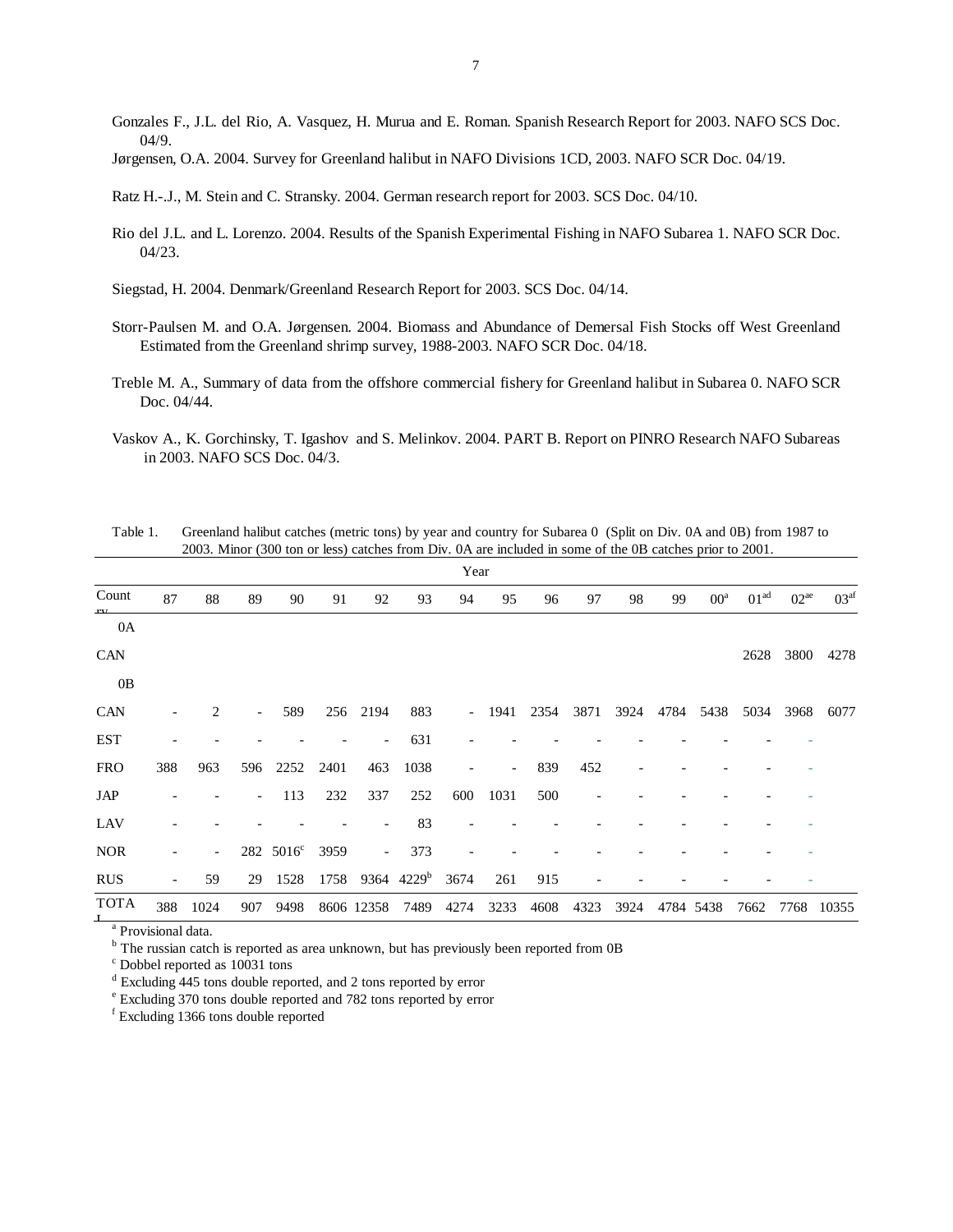|            |     |      |      |                          |      |      |      | Year           |      |     |           |      |                        |              |                 |                                                      |                      |
|------------|-----|------|------|--------------------------|------|------|------|----------------|------|-----|-----------|------|------------------------|--------------|-----------------|------------------------------------------------------|----------------------|
| Country    | 87  | 88   | 89   | 90                       | 91   | 92   | 93   | 94             | 95   | 96  | 97        | 98   | 99                     | $00^{\rm a}$ | 01 <sup>a</sup> | $02^a$                                               | $03^a$               |
| 1AB        |     |      |      |                          |      |      |      |                |      |     |           |      |                        |              |                 |                                                      |                      |
| <b>GRL</b> |     |      |      |                          |      |      |      |                |      |     |           |      |                        |              |                 | 340 <sup>d</sup> 1571 <sup>d</sup> 3476 <sup>d</sup> |                      |
| <b>RUS</b> |     |      |      |                          |      |      |      |                |      |     |           |      |                        |              | 85              | 279                                                  | 259                  |
| <b>FRO</b> |     |      |      |                          |      |      |      |                |      |     |           |      |                        | 96           | 148             |                                                      | 150 146e             |
| <b>NOR</b> |     |      |      |                          |      |      |      |                |      |     |           |      |                        |              |                 |                                                      | 77                   |
| EU         |     |      |      |                          |      |      |      |                |      |     |           |      |                        |              |                 |                                                      | 73                   |
| 1CD        |     |      |      |                          |      |      |      |                |      |     |           |      |                        |              |                 |                                                      |                      |
| <b>GRL</b> |     |      |      |                          | 965  | 227  | 213  | 885            | 1405 |     |           |      | 1880 2312 2295 2549    | 2657         |                 | 2657 2294° 2199                                      |                      |
| <b>FRO</b> |     |      |      | 54                       | 123  | 151  | 128  | 780            |      |     | 127       | 242  | 116                    | 147          | 150             | 150                                                  | $152^{\circ}$        |
| <b>JPN</b> | 907 | 1581 | 1300 | 988                      | 677  | 2902 | 1198 | 820            | 337  |     |           |      |                        |              |                 |                                                      |                      |
| <b>NOR</b> |     |      |      | $\overline{\phantom{a}}$ | 611  |      |      | 2432 2344 3119 | 2472 |     | 1785 1893 | 1338 | 1360                   | 1360         | 1419            |                                                      | 1734 1345            |
| <b>RUS</b> |     |      |      |                          |      |      | 5    | $\overline{a}$ | 296  | 254 |           | 543  | 552                    | 792          | 829             |                                                      | 654 1328             |
| EU         |     |      |      |                          |      |      | 46   | 266            | 527  | 455 | 446       | 350  | 330                    | 444          | 537             |                                                      | 536 543 <sup>e</sup> |
| Total      | 907 | 1581 | 1300 | 1042                     | 2376 | 5712 |      | 3934 5870      | 5037 |     | 4374 4778 |      | 4769 4907 <sup>b</sup> | 5251         | 5522            |                                                      | 7368 9598            |

Table 2. Greenland halibut catches (metric tons) by year and country for Subarea 1 (Split on Div. 1AB and Div. 1CD) from 1987 to 2003. The Greenland catches are excl. inshore catches in Div. 1A. Offshore catches in Div. 1A prior to 2001 are negligible.

<sup>a</sup> Provisional data.

<sup>b</sup> Excluding 7603 tons reported by error

<sup>c</sup> Reported to the Greenland authorities do Offshore catches

e Including 2 tons taken in an experimental fishery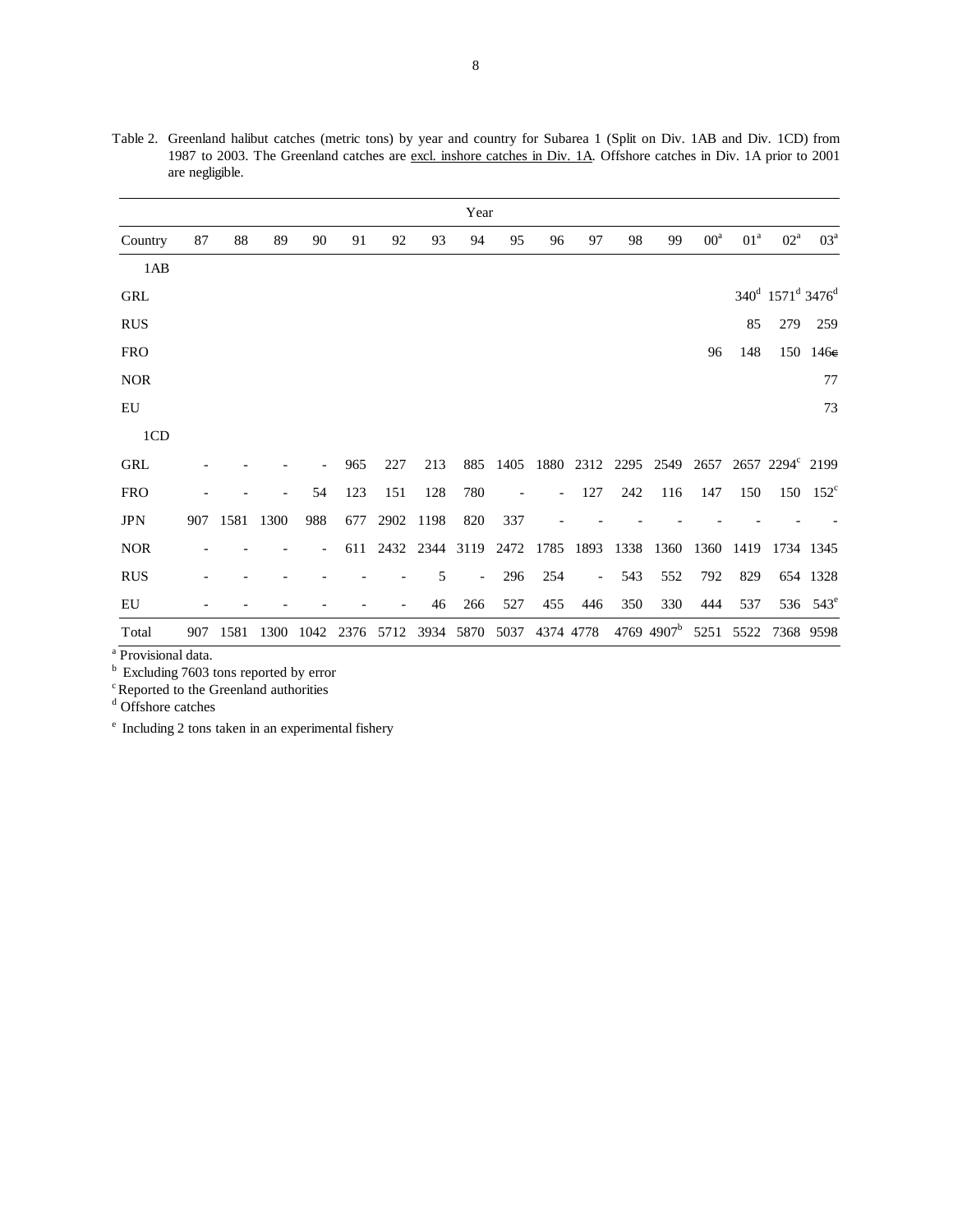| <b>YEAR</b> | 1987           | 1988           | 1989         | 1990             | 1991           | 1992             | 1993           | 1994  | 1995 | 1996 | 1997             | 1998             | 1999 | 2000           | 2001  | 2002  |
|-------------|----------------|----------------|--------------|------------------|----------------|------------------|----------------|-------|------|------|------------------|------------------|------|----------------|-------|-------|
| AGE         |                |                |              |                  |                |                  |                |       |      |      |                  |                  |      |                |       |       |
| 5           | $\overline{2}$ |                |              | $\overline{4}$   | 20             | 53               | 241            | 254   | 152  | 151  | 41               | 71               | 262  | 415            | 69    | 570   |
| 6           | 31             | 29             | 36           | 87               | 318            | 678              | 651            | 862   | 522  | 530  | 311              | 372              | 1092 | 1106           | 978   | 1975  |
| 7           | 182            | 190            | 244          | 592              | 1742           | 2967             | 2422           | 2472  | 1628 | 1818 | 1556             | 677              | 1759 | 1677           | 3212  | 4252  |
| 8           | 296            | 354            | 409          | 1711             | 2679           | 4311             | 2356           | 1692  | 940  | 1575 | 2110             | 1187             | 1174 | 1144           | 1802  | 1791  |
| 9           | 193            | 245            | 212          | 1356             | 1418           | 2604             | 1048           | 954   | 558  | 660  | 1042             | 900              | 672  | 772            | 1154  | 617   |
| 10          | 77             | 115            | 75           | 711              | 533            | 951              | 590            | 294   | 259  | 306  | 438              | 572              | 375  | 501            | 776   | 476   |
| 11          | 40             | 80             | 47           | 359              | 221            | 398              | 224            | 183   | 228  | 160  | 232              | 422              | 234  | 443            | 503   | 347   |
| 12          | 18             | 61             | 48           | 195              | 144            | 231              | 130            | 159   | 188  | 127  | 118              | 205              | 184  | 291            | 273   | 149   |
| 13          | 10             | 58             | 44           | 189              | 108            | 158              | 72             | 125   | 104  | 64   | 96               | 153              | 172  | 178            | 101   | 209   |
| 14          | 9              | 46             | 42           | 115              | 60             | 85               | 59             | 58    | 80   | 57   | 21               | 98               | 95   | 68             | 50    | 75    |
| 15          | 6              | 35             | 26           | 67               | 36             | 45               | 37             | 55    | 85   | 39   | 13               | 19               | 61   | 75             | 21    | 168   |
| 16          | 3              | 15             | 12           | 17               | 6              | 23               | 26             | 34    | 41   | 36   | 12               | 4                | 37   | 17             | 10    | 74    |
| 17          | 4              | $\overline{4}$ | 1            | 3                | $\mathfrak{2}$ | $\mathbf{1}$     | $\overline{4}$ | 10    | 18   | 13   | $\boldsymbol{0}$ | $\mathbf{0}$     | 18   | $\overline{4}$ | 5     | 23    |
| $+gp$       | 2              |                | $\mathbf{0}$ | $\boldsymbol{0}$ | $\mathbf{0}$   | $\boldsymbol{0}$ | $\mathfrak{2}$ | 7     | 10   | 22   | $\boldsymbol{0}$ | $\boldsymbol{0}$ | 7    | 6              | 3     | 49    |
| TOT.NUM     | 873            | 1234           | 1197         | 5406             | 7287           | 12505            | 7862           | 7159  | 4813 | 5558 | 5994             | 4688             | 6166 | 6717           | 8957  | 10917 |
| <b>TONS</b> | 1295           | 2605           | 2207         | 10540            | 10982          | 18070            | 11423          | 10144 | 8270 | 8982 | 9101             | 8693             | 9691 | 10689          | 13184 | 15136 |
|             |                |                |              |                  |                |                  |                |       |      |      |                  |                  |      |                |       |       |

Table 3. Catch-at-age in numbers. Not updated for 2003.

Table 4. Catch weights at age (kg) Not updated for 2003

| <b>YEAR</b> |        | 1987 | 1988  | 1989 | 1990  | 1991 | 1992  | 1993  | 1994  | 1995  | 1996  | 1997 | 1998  | 1999  | 2000 | 2001  | 2002  |
|-------------|--------|------|-------|------|-------|------|-------|-------|-------|-------|-------|------|-------|-------|------|-------|-------|
| AGE         |        |      |       |      |       |      |       |       |       |       |       |      |       |       |      |       |       |
|             | 5      | 0.29 | 0.29  | 0.29 | 0.33  | 0.34 | 0.33  | 0.58  | 0.43  | 0.49  | 0.52  | 0.36 | 0.50  | 0.54  | 0.53 | 0.48  | 0.48  |
|             | 6      | 0.51 | 0.51  | 0.51 | 0.54  | 0.54 | 0.56  | 0.72  | 0.62  | 0.66  | 0.69  | 0.55 | 0.74  | 0.70  | 0.72 | 0.67  | 0.70  |
|             | $\tau$ | 0.74 | 0.74  | 0.74 | 0.79  | 0.79 | 0.80  | 0.96  | 0.91  | 0.94  | 0.94  | 0.86 | 1.00  | 0.98  | 1.00 | 0.91  | 0.96  |
|             | 8      | 1.08 | 1.08  | 1.08 | 1.10  | 1.12 | 1.13  | 1.26  | 1.26  | 1.34  | 1.38  | 1.27 | 1.24  | 1.28  | 1.29 | 1.30  | 1.30  |
|             | 9      | 1.41 | 1.42  | 1.42 | 1.52  | 1.57 | 1.59  | 1.80  | 1.72  | 1.81  | 1.91  | 1.83 | 1.54  | 1.66  | 1.71 | 1.76  | 1.85  |
|             | 10     | 1.97 | 2.05  | 2.00 | 2.11  | 2.27 | 2.28  | 1.43  | 2.19  | 2.37  | 2.48  | 2.38 | 2.22  | 2.25  | 2.26 | 2.29  | 2.20  |
|             | 11     | 2.58 | 2.80  | 2.68 | 2.94  | 3.22 | 3.02  | 3.25  | 2.73  | 2.89  | 3.18  | 3.01 | 3.08  | 2.74  | 2.84 | 2.91  | 2.82  |
|             | 12     | 3.52 | 3.88  | 3.73 | 3.90  | 4.24 | 4.02  | 4.10  | 3.43  | 3.62  | 4.04  | 3.84 | 3.84  | 3.68  | 3.59 | 3.51  | 3.32  |
|             | 13     | 4.64 | 5.01  | 4.87 | 4.96  | 5.50 | 5.33  | 5.26  | 4.48  | 4.44  | 5.05  | 4.93 | 4.74  | 4.73  | 4.23 | 4.31  | 3.93  |
|             | 14     | 5.79 | 6.16  | 6.20 | 6.26  | 6.82 | 6.76  | 6.17  | 5.75  | 5.61  | 5.95  | 5.69 | 6.04  | 5.58  | 5.19 | 5.60  | 5.20  |
|             | 15     | 6.61 | 7.44  | 7.65 | 7.96  | 8.33 | 7.76  | 7.42  | 6.58  | 6.65  | 7.34  | 6.79 | 6.60  | 6.68  | 5.85 | 6.09  | 5.38  |
|             | 16     | 7.99 | 8.88  | 9.36 | 9.90  | 9.89 | 8.58  | 8.04  | 7.36  | 7.77  | 8.64  | 8.00 | 13.45 | 7.75  | 7.32 | 7.08  | 7.02  |
|             | 17     | 9.56 | 9.86  | 9.56 | 11.86 | 9.56 | 11.95 | 9.24  | 9.42  | 10.19 | 9.18  |      |       | 9.08  | 5.60 | 8.94  | 8.61  |
|             | $+gp$  |      | 11.33 |      |       |      |       | 10.25 | 11.15 | 11.00 | 11.10 |      |       | 11.10 | 9.00 | 11.22 | 10.97 |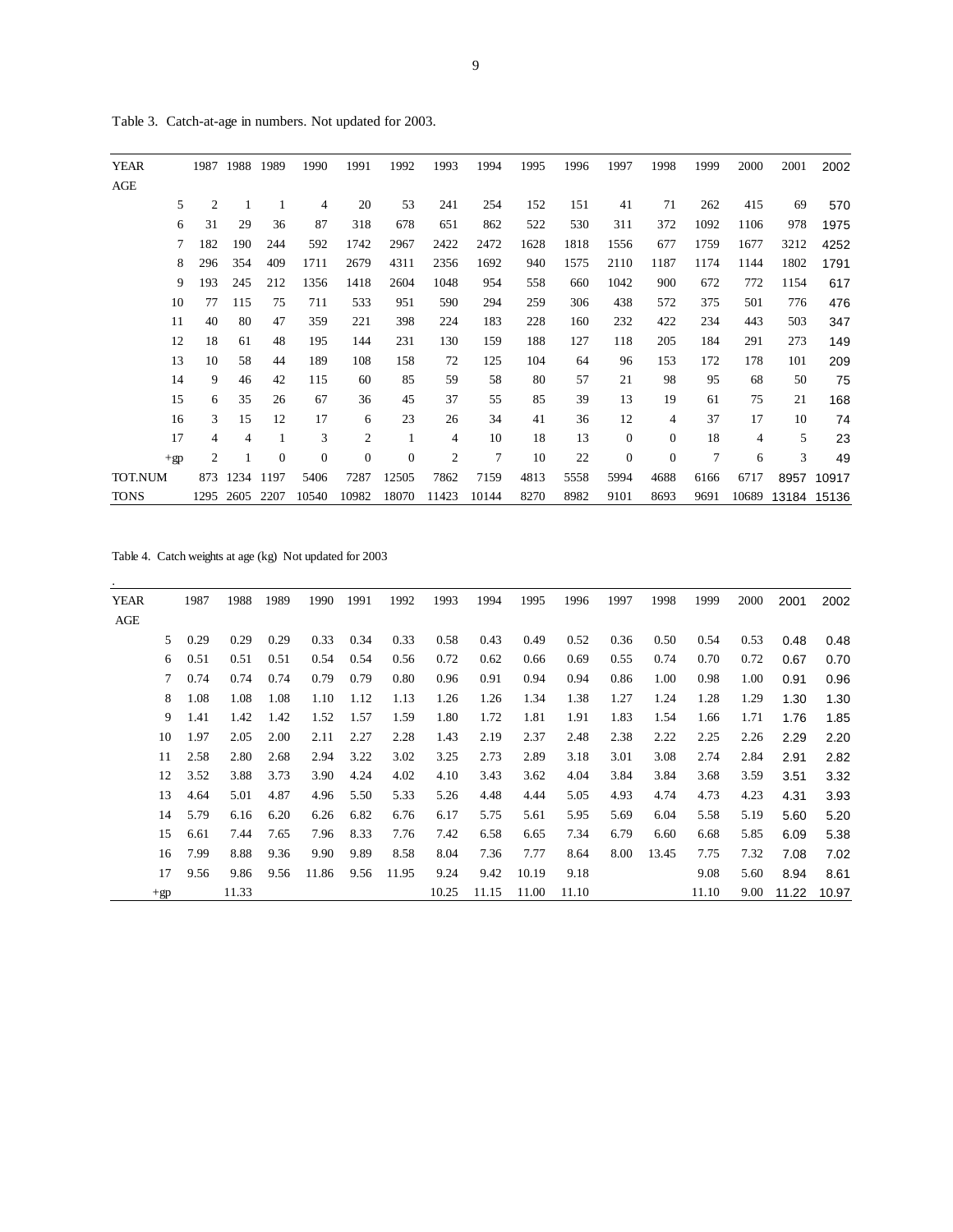

Fig. 1. Catches in SA0 and Div. 1A offshore + Div. 1B-1F and recommented TAC. For AC before 1995 see text.



Fig. 2. Year-class strength of Greenland halibut of ages 1-3+ in number per hour trawled in the offshore nursery area.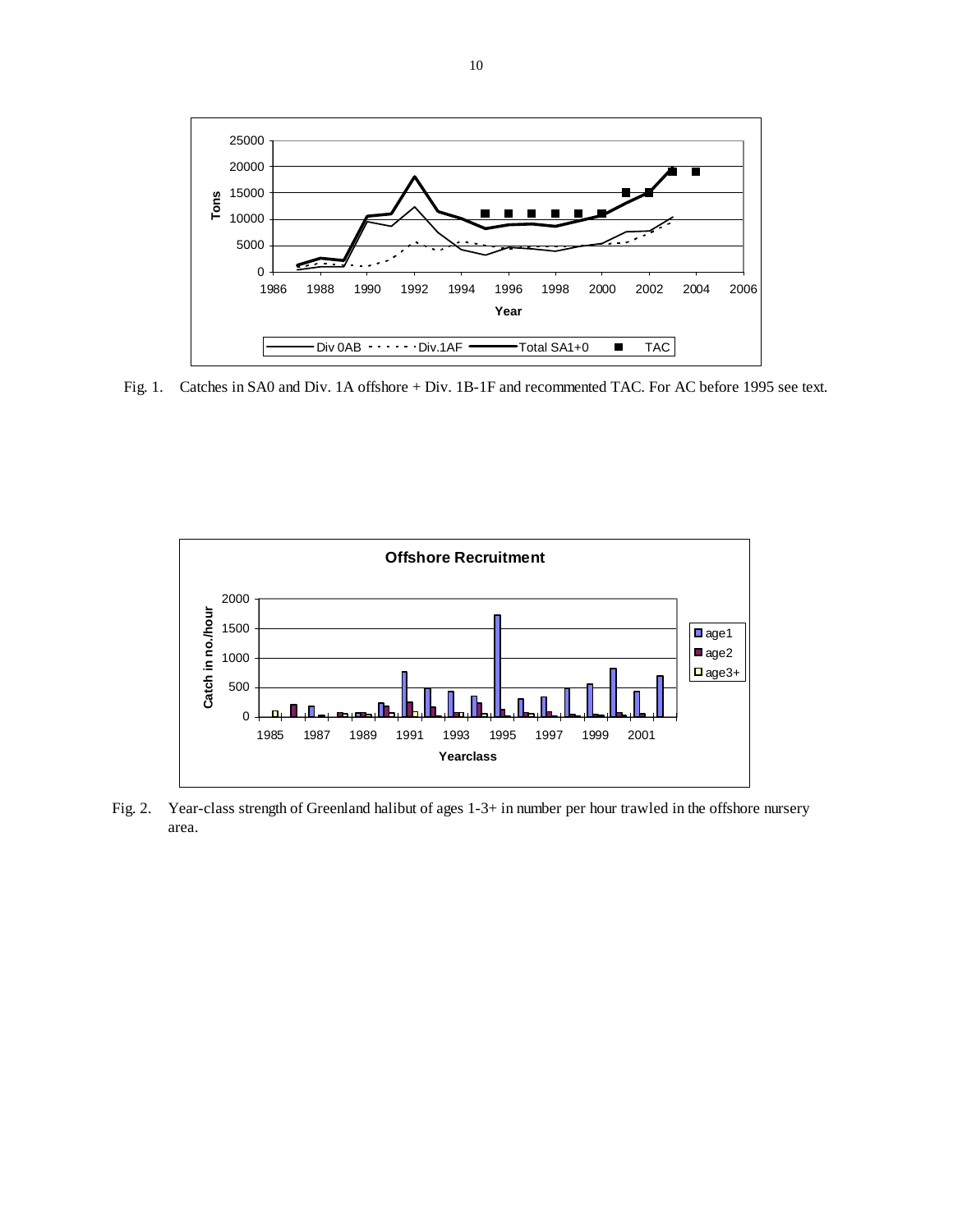

Fig. 3. Spawning stock in numbers (ages 10-18 in Div.1CD from the joint Japan/Greenland survey and the Greenland survey (1997-2001) plotted vs number of fish age 1 the following year estimated from the Greenland shrimp trawl survey including the Disko Bay. Note pure coverage in 1989 and 1990 and that there was no survey in 1996.



Fig 4. Length distribution from the trawl fishery in Div 0AB in 2002 and 2003.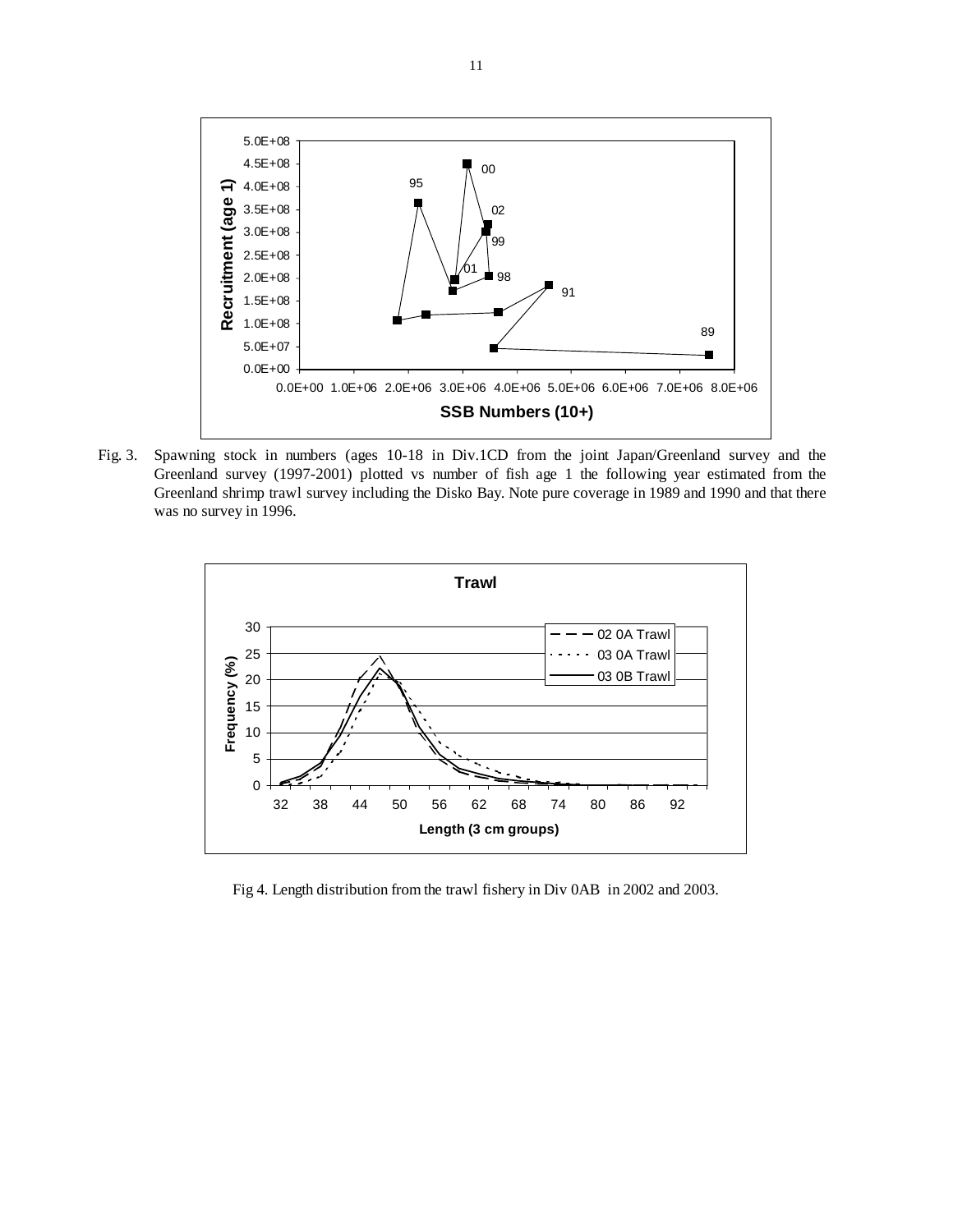

Fig. 5. Length distribution from the longline fishery in Div. 0A in 2002 and 2003.



Fig. 6. Length distribution in the trawl fishery in Div. 1A and 1D in 2003.



Fig. 7. Length distribution form the gill net fishery in Div. 1A and 1C in 2003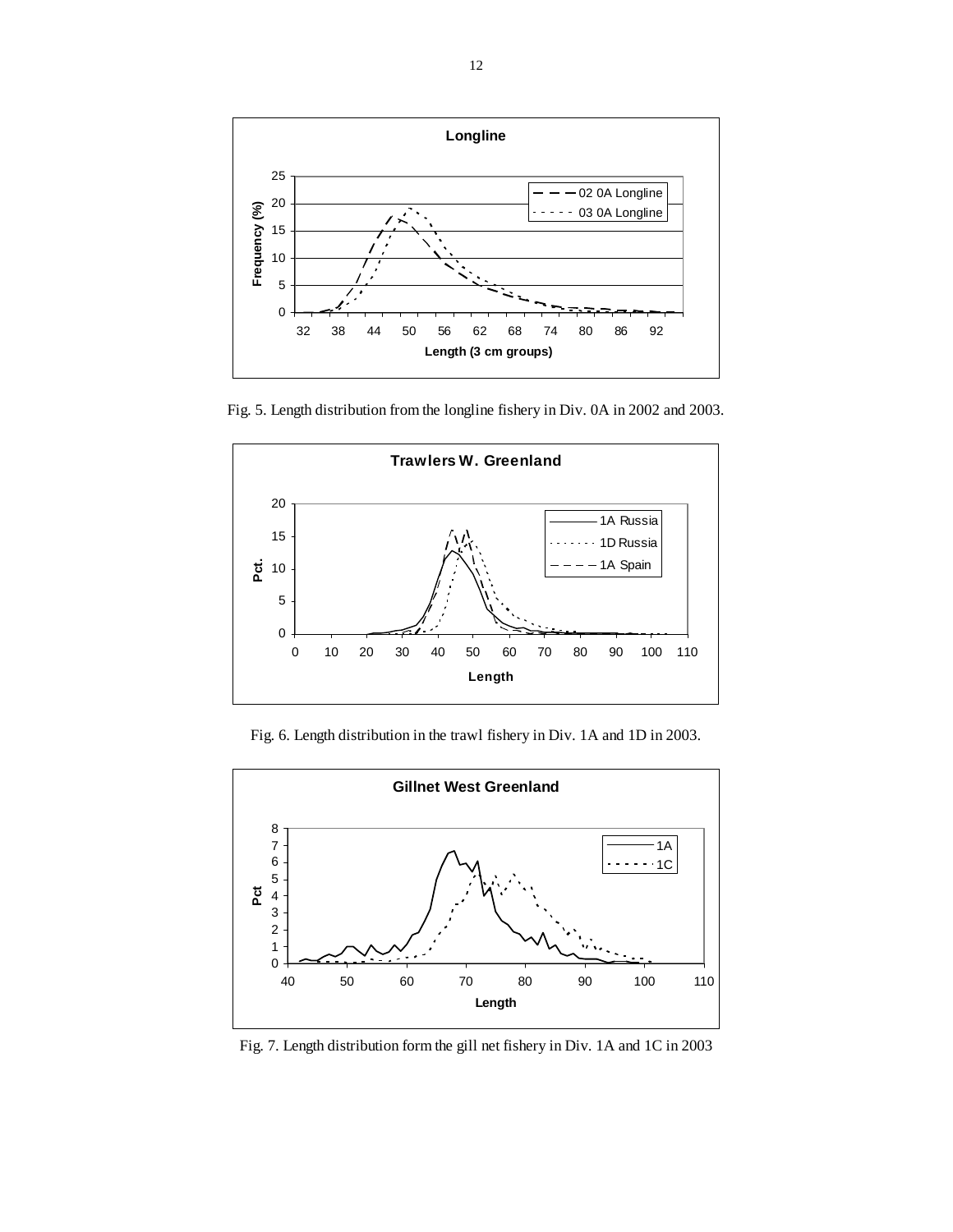







Fig. 8. Age distribution in the Russian trawl fishery in Div.1A and 1D in 2003, and in all gears combined (longline (gillnet and trawl) in Div. 0A and Div. 1AB and 0B and 1CD, respectively in 2002.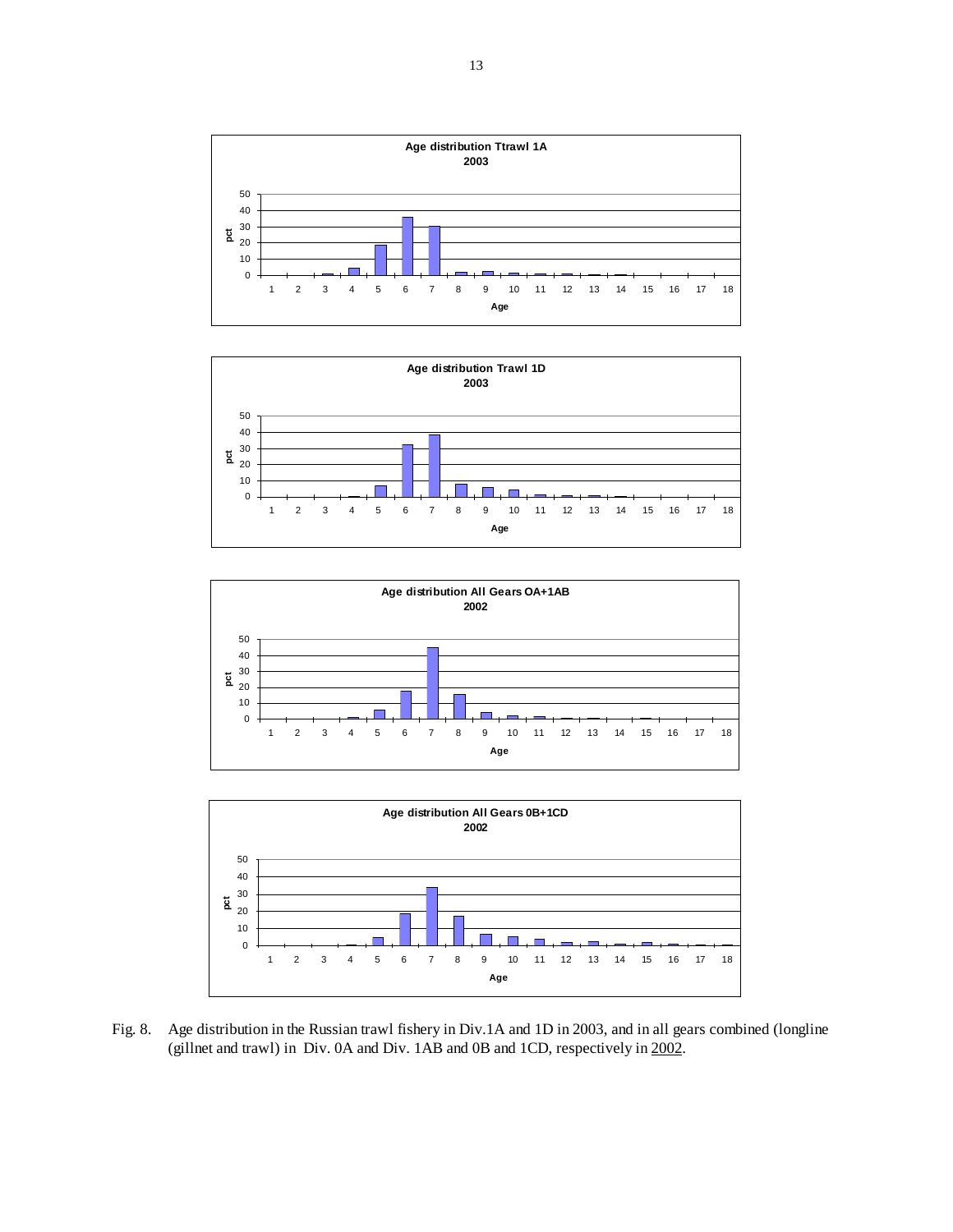

Fig. 9. Unstandardized CPUE for single and twin trawl in Div. 0A during 1996-2003.



Fig. 10. Unstandardized trawl CPUE series from Div. 1CD.



Fig. 10. Standardized trawl CPUE indices from SA1 (Div. 1CD) with +/- S.E. and SA0+1 combined.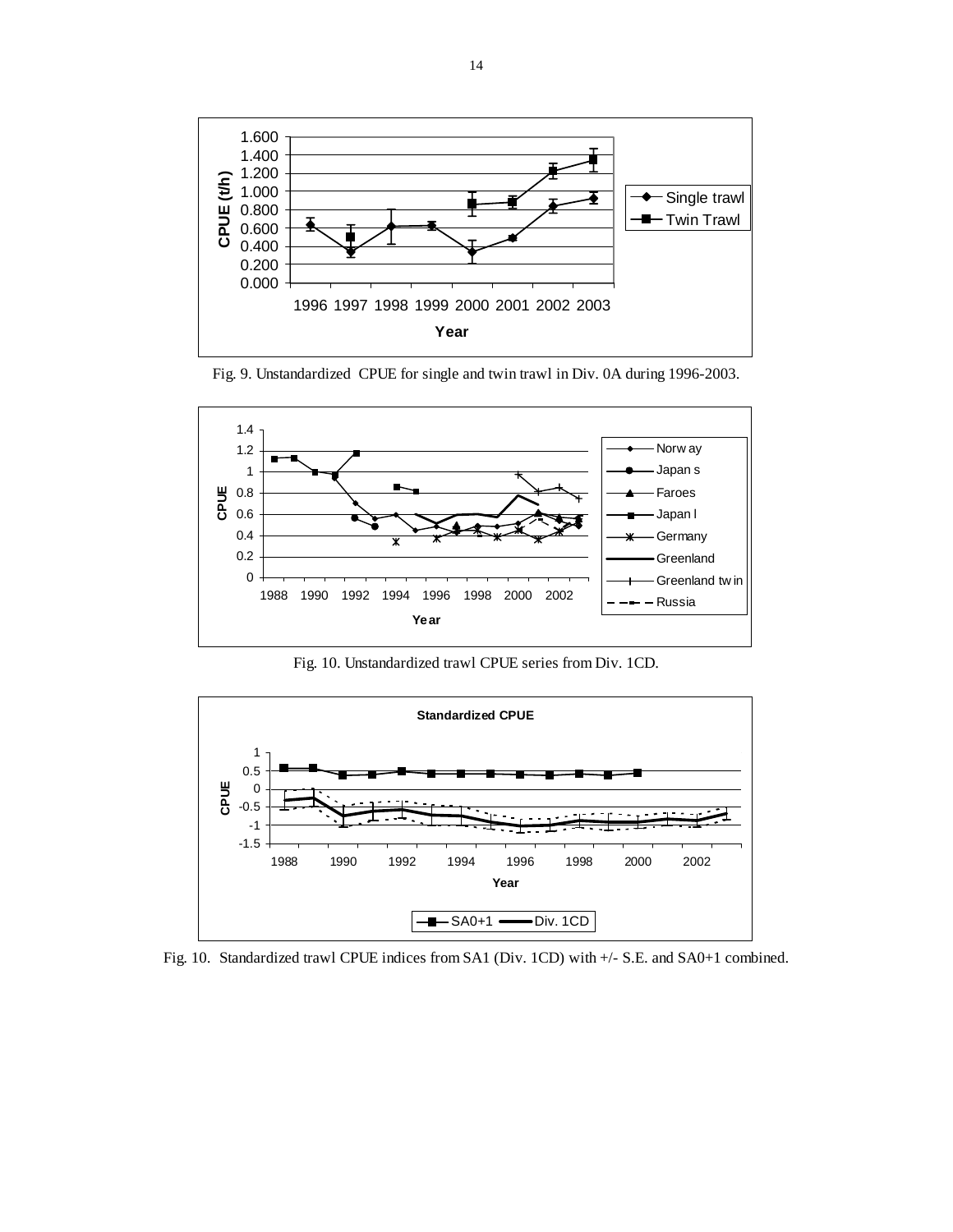# **Appendix 1. Standardized CPUE index Div.1CD.**

| The GLM Procedure     |              |                                                                                    |        |                           |                                        |                                 |                      |                            |
|-----------------------|--------------|------------------------------------------------------------------------------------|--------|---------------------------|----------------------------------------|---------------------------------|----------------------|----------------------------|
|                       |              |                                                                                    |        | Class Level Information   |                                        |                                 |                      |                            |
| Class                 | Levels       | Values                                                                             |        |                           |                                        |                                 |                      |                            |
| ΥR                    | 16           | 1988 1989 1990 1991 1992 1993 1994 1995 1996 1997 1998<br>1999 2000 2001 2002 2003 |        |                           |                                        |                                 |                      |                            |
| MD                    | 11           | 1 2 4 5 6 7 8 9 10 11 12                                                           |        |                           |                                        |                                 |                      |                            |
| CGT                   | 9            | 2 3 4 5 6 7 8 9 10                                                                 |        |                           |                                        |                                 |                      |                            |
|                       |              | Dependent Variable: lcph                                                           |        | Number of observations    | 145                                    |                                 |                      |                            |
| Source                |              | DF                                                                                 |        | Sum of<br>Squares         |                                        |                                 | Mean Square F Value  | Pr > F                     |
| Model                 |              | 33                                                                                 |        | 21.79414994               |                                        | 0.66042879                      | 8.16                 | $\sim 0001$                |
| Error                 |              | 111                                                                                |        | 8.98576278                |                                        | 0.08095282                      |                      |                            |
| Corrected Total       |              | 144                                                                                |        | 30.77991272               |                                        |                                 |                      |                            |
|                       | R-Square     | Coeff Var                                                                          |        | Root MSE                  |                                        | lcph Mean                       |                      |                            |
|                       | 0.708064     | $-48.44097$                                                                        |        | 0.284522                  |                                        | $-0.587358$                     |                      |                            |
| Source                |              | DF                                                                                 |        | Type I SS                 |                                        | Mean Square                     | F Value              | Pr > F                     |
| ΥR<br>MD              |              | 15<br>10                                                                           |        | 11.39075016<br>4.26951328 |                                        | 0.75938334<br>0.42695133        | 9.38<br>5.27         | $\sim 0001$<br>< .0001     |
| CGT                   |              | 8                                                                                  |        | 6.13388650                |                                        | 0.76673581                      | 9.47                 | < .0001                    |
| Source                |              | DF                                                                                 |        | Type III SS               |                                        |                                 | Mean Square F Value  | Pr > F                     |
| ΥR<br>МD              |              | 15<br>10                                                                           |        | 1.89221292<br>3.04925656  |                                        | 0.12614753<br>0.30492566        | 1.56<br>3.77         | 0.0973<br>0.0002           |
| CGT                   |              | 8                                                                                  |        | 6.13388650                |                                        | 0.76673581                      | 9.47                 | $\sim 0001$                |
|                       |              |                                                                                    |        |                           | Standard                               |                                 |                      |                            |
| Parameter             |              | Estimate                                                                           |        |                           | Error                                  | t Value                         |                      | Pr >  t                    |
| Intercept<br>ΥR<br>ΥR | 1988<br>1989 | 0.122094567 B<br>0.367699062 B<br>0.436894047 B                                    |        |                           | 0.11397055<br>0.39169948<br>0.38465210 |                                 | 1.07<br>0.94<br>1.14 | 0.2864<br>0.3499<br>0.2585 |
| ΥR                    | 1990         | $-0.075986185 B$                                                                   |        |                           | 0.40571971                             | $-0.19$                         |                      | 0.8518                     |
| ΥR<br>ΥR              | 1991<br>1992 | 0.051957183 B<br>0.100353573 B                                                     |        |                           | 0.37859503<br>0.37462283               |                                 | 0.14<br>0.27         | 0.8911<br>0.7893           |
| ΥR<br>ΥR              | 1993<br>1994 | $-0.045730925 B$<br>$-0.063604831 B$                                               |        |                           | 0.40825049<br>0.38724517               | $-0.11$<br>$-0.16$              |                      | 0.9110<br>0.8698           |
| ΥR<br>ΥR              | 1995<br>1996 | $-0.225779830$<br>$-0.341212533$                                                   | в<br>В |                           | 0.30755776<br>0.12141355               | $-0.73$<br>$-2.81$              |                      | 0.4644<br>0.0059           |
| ΥR<br>ΥR              | 1997<br>1998 | $-0.320420006$<br>$-0.203103974$                                                   | В<br>в |                           | 0.11562100<br>0.11122082               | $-2.77$<br>$-1.83$              |                      | 0.0065<br>0.0705           |
| ΥR                    | 1999         | $-0.228007168$                                                                     | В      |                           | 0.19038463                             | $-1.20$                         |                      | 0.2336                     |
| ΥR<br>ΥR              | 2000<br>2001 | $-0.243038747$<br>$-0.142007328$                                                   | B<br>В |                           | 0.10027902<br>0.10223269               | $-2.42$<br>$-1.39$              |                      | 0.0170<br>0.1676           |
| ΥR<br>ΥR              | 2002<br>2003 | $-0.194537404$<br>0.000000000                                                      | B<br>В |                           | 0.10196196                             | $-1.91$<br>$\ddot{\phantom{0}}$ |                      | 0.0590                     |
| MD<br>MD              | 1<br>2       | $-0.150227832$<br>$-1.178910984$                                                   | в<br>В |                           | 0.30768568<br>0.46482565               | $-0.49$<br>$-2.54$              |                      | 0.6263<br>0.0126           |
| MD<br>MD              | 4<br>5       | $-0.438364959$<br>$-0.209882173$                                                   | В<br>в |                           | 0.33737275<br>0.24773619               | $-1.30$<br>$-0.85$              |                      | 0.1965<br>0.3987           |
| MD                    | 6            | $-0.757462712 B$                                                                   |        |                           | 0.17759130                             | $-4.27$                         |                      | < .0001                    |
| MD<br>MD              | 7<br>8       | $-0.601294612$<br>$-0.355057746$                                                   | В<br>В |                           | 0.15504264<br>0.12365145               | $-3.88$<br>$-2.87$              |                      | 0.0002<br>0.0049           |
| MD<br>MD              | 9<br>10      | $-0.134400355$<br>$-0.155606894$                                                   | В<br>B |                           | 0.09702319<br>0.09104611               | $-1.39$<br>$-1.71$              |                      | 0.1688<br>0.0902           |
| MD<br>MD              | 11<br>12     | $-0.122867849$<br>0.000000000                                                      | В<br>В |                           | 0.09172510                             | $-1.34$                         |                      | 0.1831                     |
| CGT                   | 2            | $-0.554873268$ B                                                                   |        |                           | 0.09902290                             | $-5.60$                         |                      | < .0001                    |